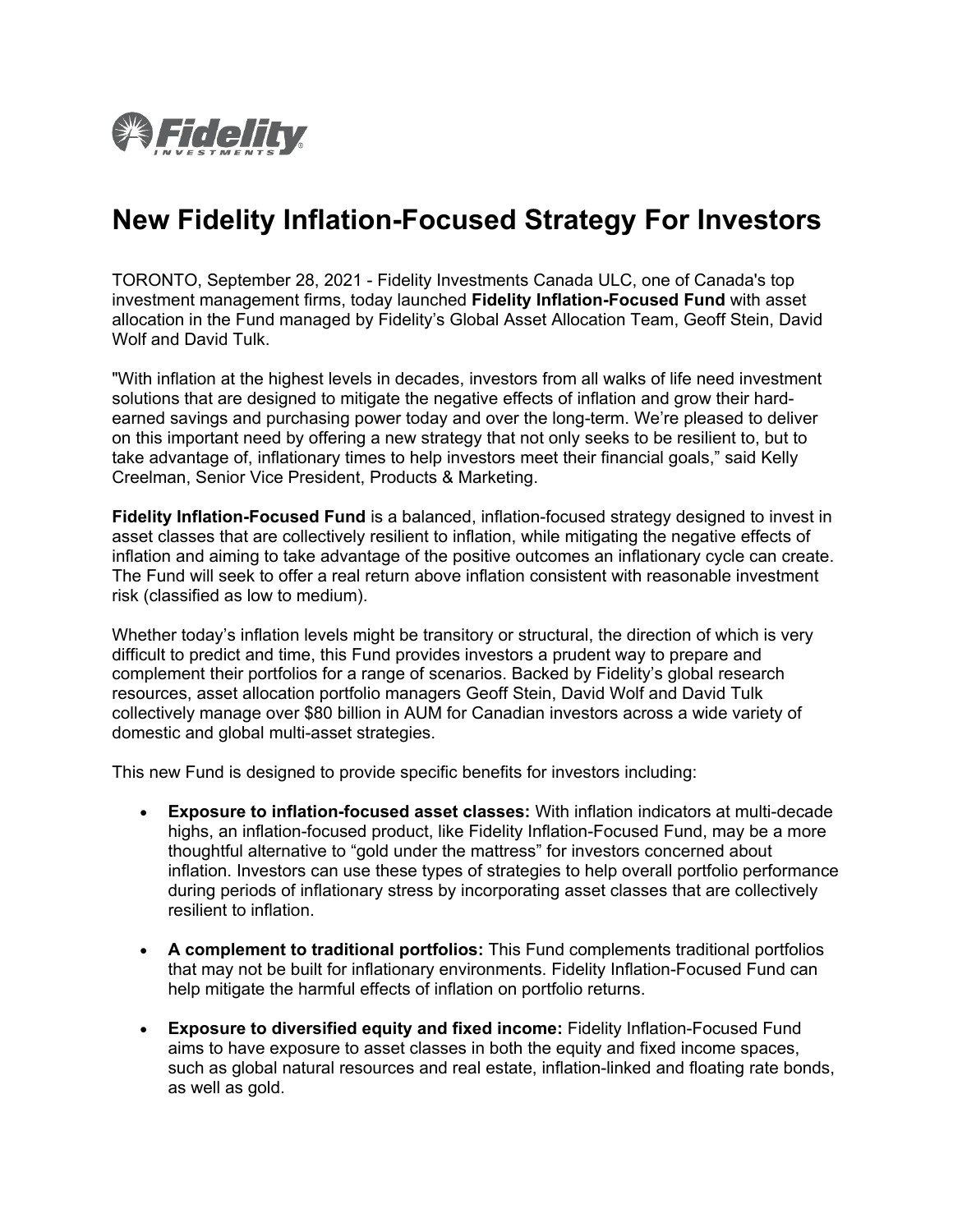For more information on Fidelity Mutual Funds, visit [www.fidelity.ca.](http://www.fidelity.ca/)

# **Fidelity Global Asset Allocation Team**

# **Geoff Stein**

Geoff Stein is a portfolio manager in the Global Asset Allocation (GAA) group at Fidelity Investments. In this role, he serves as lead or co-manager for a number of multi-asset class mutual funds and sub-advisory accounts for U.S. and Canadian investors. In Canada, his portfolio management responsibilities include Fidelity Monthly Income and Dividend Funds, along with Fidelity Canadian Asset Allocation Fund, Fidelity Managed Portfolios, Fidelity Canadian Balanced Fund, Fidelity Income Allocation Fund, Fidelity Asset Allocation Private Pools, Fidelity American Balanced Fund, Fidelity Tactical Strategies Fund, Fidelity Tactical Global Dividend ETF Fund, Fidelity Global Monthly High Income ETF and Fidelity Canadian Monthly High Income ETF. In this capacity, Geoff focuses primarily on active asset allocation.

Geoff earned a BA in economics from Yale and an MBA from Stanford University. He is also a Chartered Financial Analyst (CFA) charterholder.

## **David Wolf**

David Wolf is a portfolio manager in the Global Asset Allocation (GAA) group at Fidelity Investments. In this role, he serves as portfolio co-manager for a number of multi-asset class strategies for Canadian investors. His portfolio management responsibilities include Fidelity Monthly Income Fund and Fidelity Dividend Fund, along with Fidelity Canadian Asset Allocation Fund, Fidelity Conservative Income Fund, Fidelity Managed Portfolios, Fidelity Canadian Balanced Fund, Fidelity Income Allocation Fund, Fidelity American Balanced Fund, Fidelity Tactical Strategies Fund, Fidelity Tactical Global Dividend ETF Fund, Fidelity Global Monthly High Income ETF and Fidelity Canadian Monthly High Income ETF. In this capacity, David focuses primarily on active asset allocation.

From 2009 to 2013, David served as Adviser to the Governor of the Bank of Canada and served as Secretary to the Governing Council for Monetary Policy at the Bank of Canada. As Secretary to the Governing Council for Monetary Policy, he oversaw the analysis supporting the monetary policy decision process and acted as Editor in Chief for the Monetary Policy Report. In addition, he served as a representative of the Bank of Canada on a number of international bodies, including the G-20, the International Monetary Fund (IMF) and the Organisation for Economic Co-Operation and Development (OECD).

David earned a BA in economics from Princeton University, where he graduated magna cum laude and Phi Beta Kappa.

### **David Tulk**

David Tulk is a co-portfolio manager in the Global Asset Allocation (GAA) group at Fidelity Investments. He co-manages Fidelity Balanced Managed Risk Portfolio, Fidelity Conservative Income Fund, Fidelity Conservative Income Private Pool, Fidelity Conservative Managed Risk Portfolio, Fidelity Global Monthly High Income ETF and Fidelity Canadian Monthly High Income ETF. He is also a principal liaison for portfolio management to a broad range of current and prospective clients and internal partners, providing detailed portfolio reviews and serving as a key conduit of client objectives, requirements and marketplace insight back to the investment team.